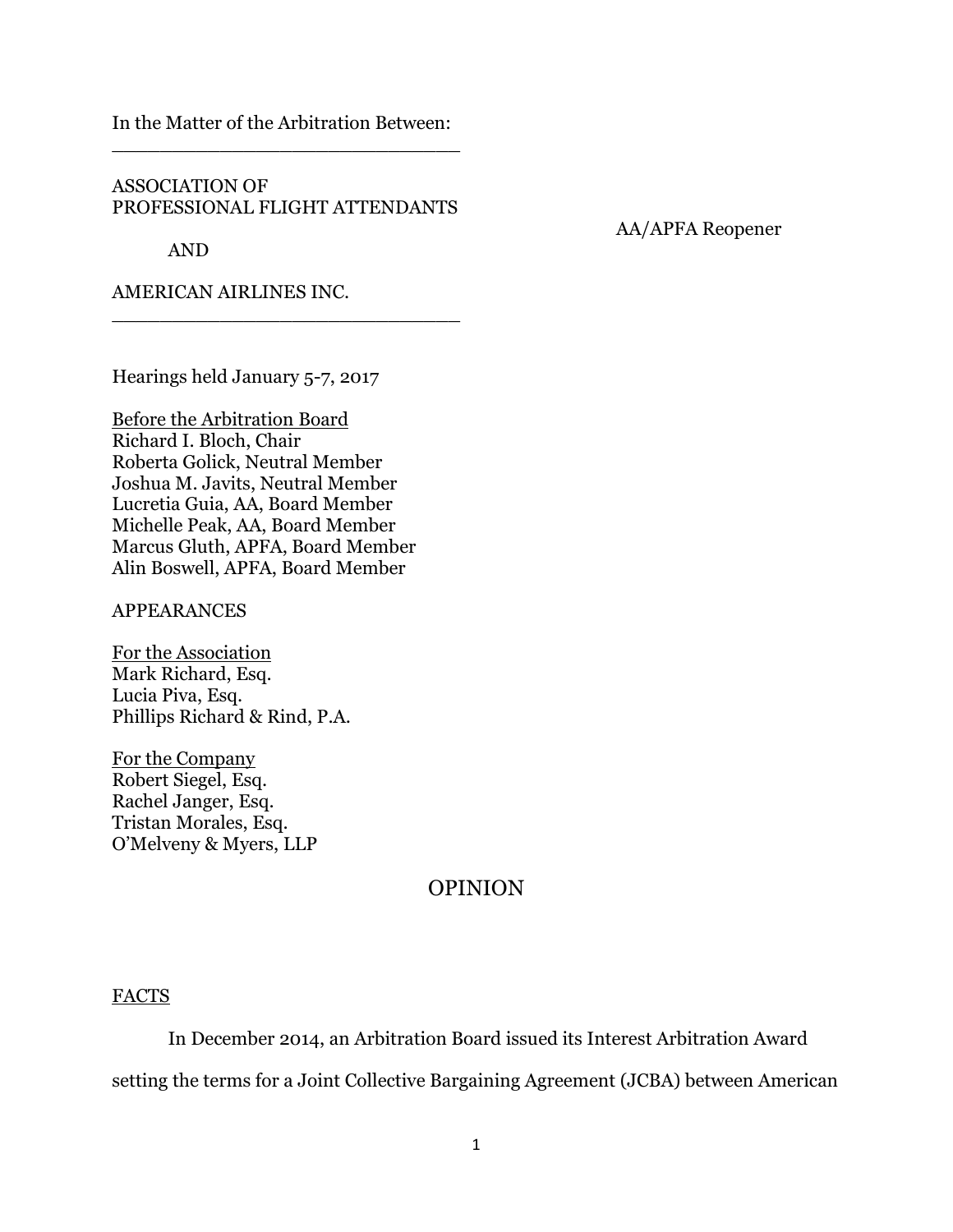Airlines and the Association of Professional Flight Attendants to be effective December 13, 2014. Paragraph 3 of that award provided:

In the event United implements an initial flight attendant joint collective bargaining agreement after the American JCBA is implemented, the company and the certified collective bargaining representative(s) of the flight attendants in the service of the Company shall determine how the initial United joint collective bargaining agreement affects the "market-based in the aggregate" analysis for the American JCBA. Such determination shall be conducted in accordance with Section B(5) of the 2014 Negotiations Protocol Agreement Among American Airlines, Inc., US Airways, Inc., The Association of Professional Flight Attendants, and the Association of Flight Attendants.

This portion of the award echoed terms contained in the parties' January 24, 2014 Negotiations Protocol Agreement (NPA). The parties to that Agreement were – on the Company side – American Airlines and US Airways (which became one company following the formal merger), and – on the Association side – the Association of Professional Flight Attendants and the Association of Flight Attendants (which became one organization, APFA, after the merger). The NPA established the procedures to arrive at a JCBA applicable to all APFA/AFA flight attendants. These procedures included a timeline for negotiations and mediation, followed, if necessary, by an Interest Arbitration to resolve any outstanding disputes, including, but not limited to disputes regarding economic valuation. The NPA procedures also included a provision to address the possibility (which became the reality that brings us to this dispute) that United Airlines, one of the market comparators, would implement an initial JCBA *after* the American JCBA was already in place. Both unions and the companies agreed to the NPA and how to implement its procedures.

2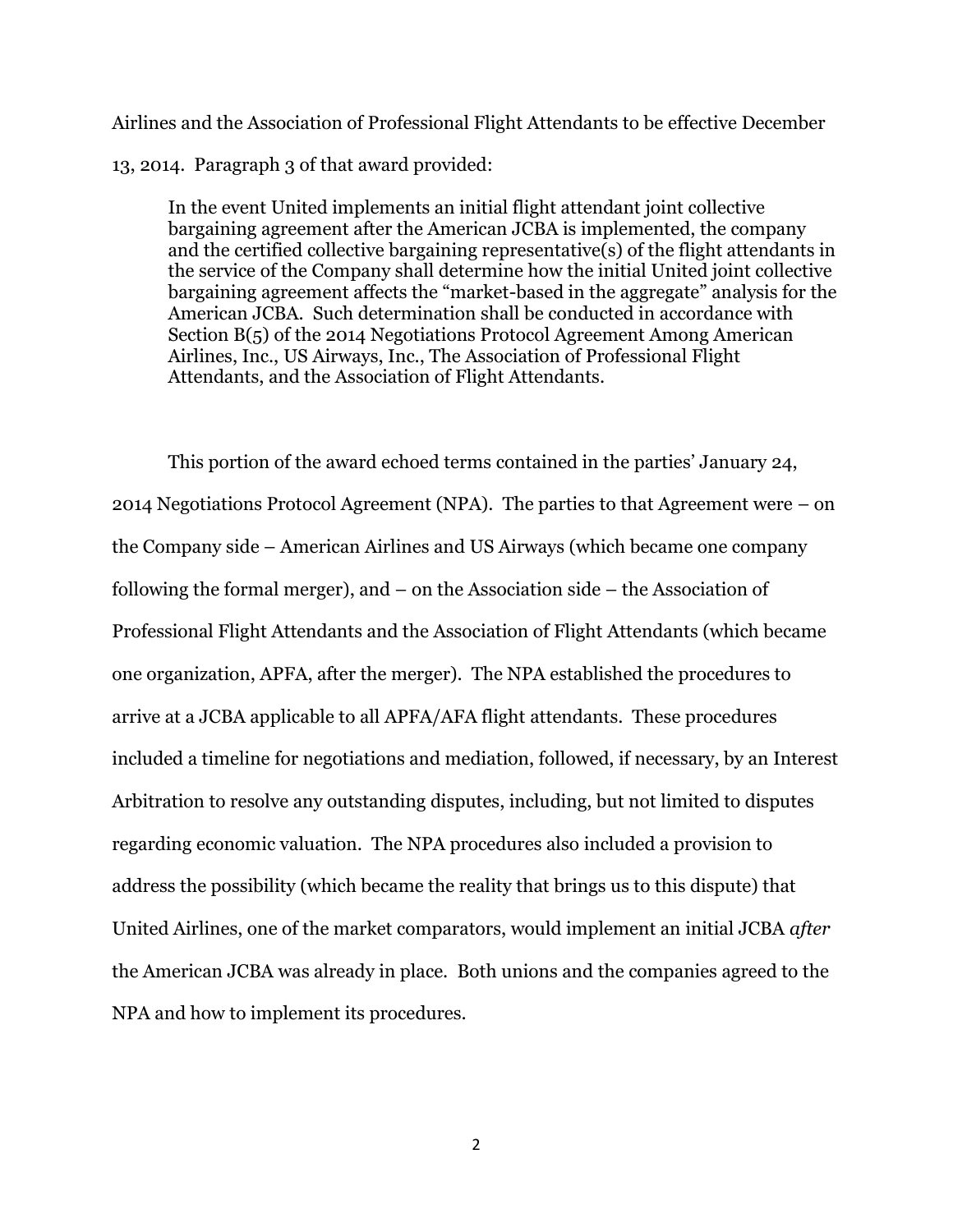In preparation for the negotiations, the parties designated their respective subject matter experts to work together to calculate a "market-based in the aggregate" standard for use as a comparator when costing the American JCBA and as a touchstone should the parties resort to interest arbitration to formulate the JCBA.<sup>1</sup> Over the course of several months, the experts jointly developed a Model that included inputs and assumptions to assess the value of the pre-merger US Airways and American flight attendant CBAs. The Model also contained values for the then-current external market – Delta, United, and Continental, as named in the NPA. The final version of the Model, by consensus of the experts, included inputs for 3% annual increases at Delta to cover the out-years for the duration of the American JCBA (through 2019).<sup>2</sup>

Although the parties reached a tentative American JCBA in September 2014 in accordance with the bargaining process set forth in the NPA, the tentative agreement failed to ratify, thus triggering the NPA's Interest Arbitration procedures. In preparing for the arbitration, the parties crafted Procedural Rules that incorporated NPA Paragraph B.6 as dictating the arbitral standard. They agreed:

- A. Taking into account the tentative agreements/resolved sections reached by the Parties and the final proposals made by the Parties on the unresolved sections, the Panel shall form a JCBA that, as a whole, has a total economic value that:
	- 1. Is equal to "market-based in the aggregate," and

 $\overline{a}$ 

2. As applied to pre-merger American Flight Attendants, has a total economic value which is greater than the total economic value of the

<sup>1</sup> The phrase "market-based in the aggregate" appeared for the first time in the so-called Conditional Labor Agreement of April 2012, negotiated by US Airways and American's pre-merger APFA. The CLA was conditional upon a merger taking place in the future and conditioned on APFA becoming the certified representative of the combined post-merger flight attendant group, both of which subsequently occurred. <sup>2</sup> Because Delta is not covered by a CBA, modeling for the out-years was based on an examination of what Delta had historically provided annually. The 3% imputed annual increases for Delta raised the marketbased in the aggregate calculation by \$21 million per year, from \$91 million to \$112 million.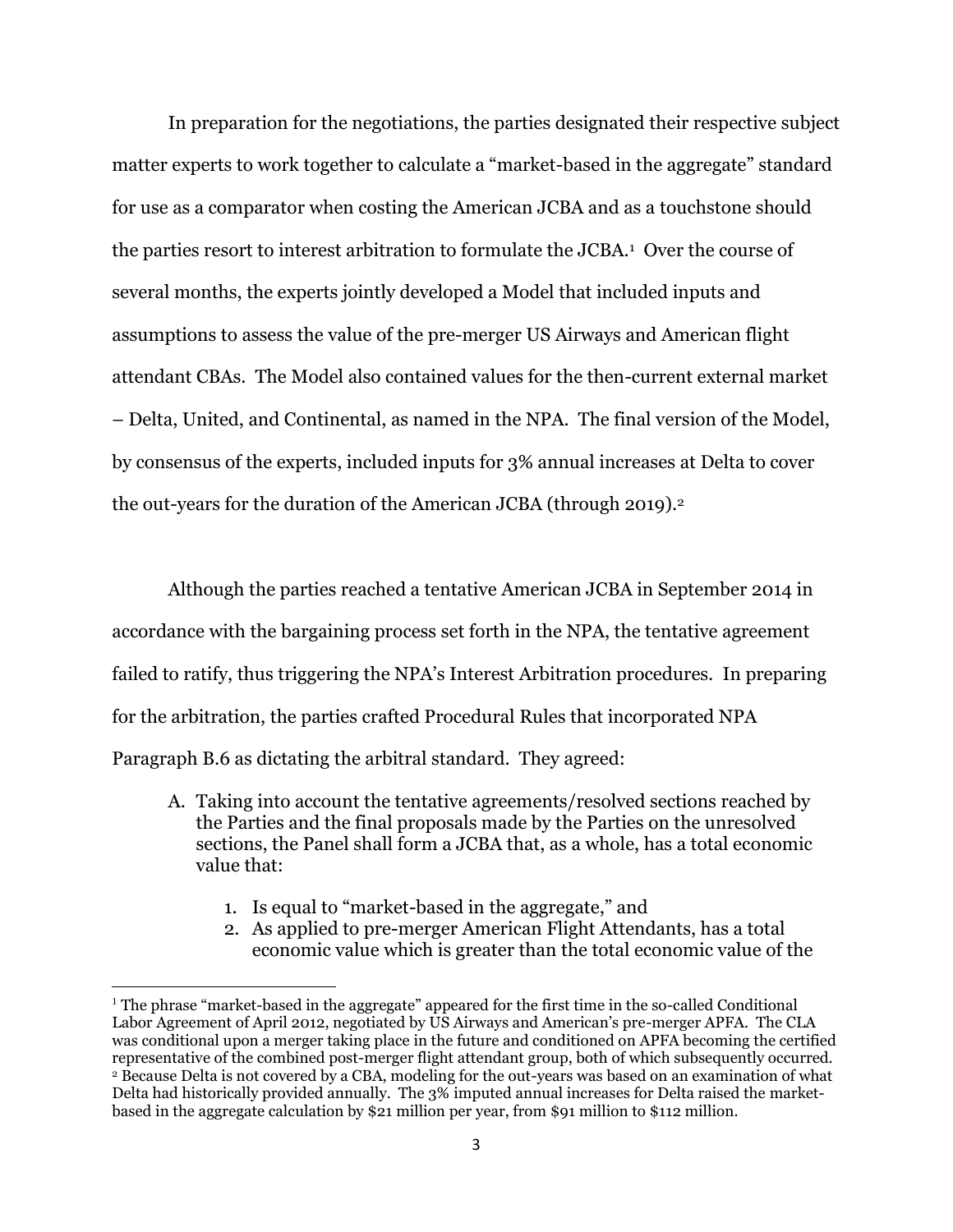American Airlines CLA as applied to pre-merger American Flight Attendants; and

3. As applied to pre-merger US Airways Flight Attendants, has a total economic value which is greater than the total economic value of the US Airways CBA as applied to pre-merger US Airways Flight Attendants.<sup>3</sup>

At the time of the December 2014 Interest Arbitration hearings, no United-AFA JCBA had yet been implemented. Accordingly, the "market-based in the aggregate" standard for the Interest Arbitration was based on the United Airlines-AFA collective bargaining agreement, the Continental Airlines-AFA collective bargaining agreement, and the Delta Work Rules. On the threshold of that Arbitration, the parties agreed that the market-based in the aggregate analysis resulted in a \$112 million annual incremental cost above the then-current American and US Airways collective bargaining agreements. The \$112M figure included the value of imputed 3% annual increases for Delta through 2019. The Award in the Interest Arbitration noted the constraints on that Board's authority: "The market-based average of \$112 million represents, substantively and procedurally, a strict prohibition on the Board's authority to enhance the economic terms of the prospective deal. Otherwise stated, we can change the shape of the pot, but, in accordance with the market-based standard, we cannot sweeten it."

<sup>&</sup>lt;sup>3</sup> As for the "market-based in the aggregate" standard applicable to the Interest Arbitration, the parties agreed: [referring generally to Paragraph 3 of the NPA]:

A. If an initial United-AFA joint collective bargaining agreement has been implemented at the time of the arbitration, the "market-based in the aggregate" standard shall be based on the United Airlines-AFA joint collective bargaining agreement, and the Delta Air Lines Flight Attendant terms and conditions of employment contained in the Delta Airlines Flight Attendant Work Rules effective April 1, 2014 (the "Delta Work Rules"). Or, if no initial United-AFA joint collective bargaining agreement has been implemented at the time of the arbitration, the "market-based in the aggregate" standard shall be based on the United Airlines-AFA collective bargaining agreement, the Continental Airlines-AFA collective bargaining agreement, and the Delta Work Rules.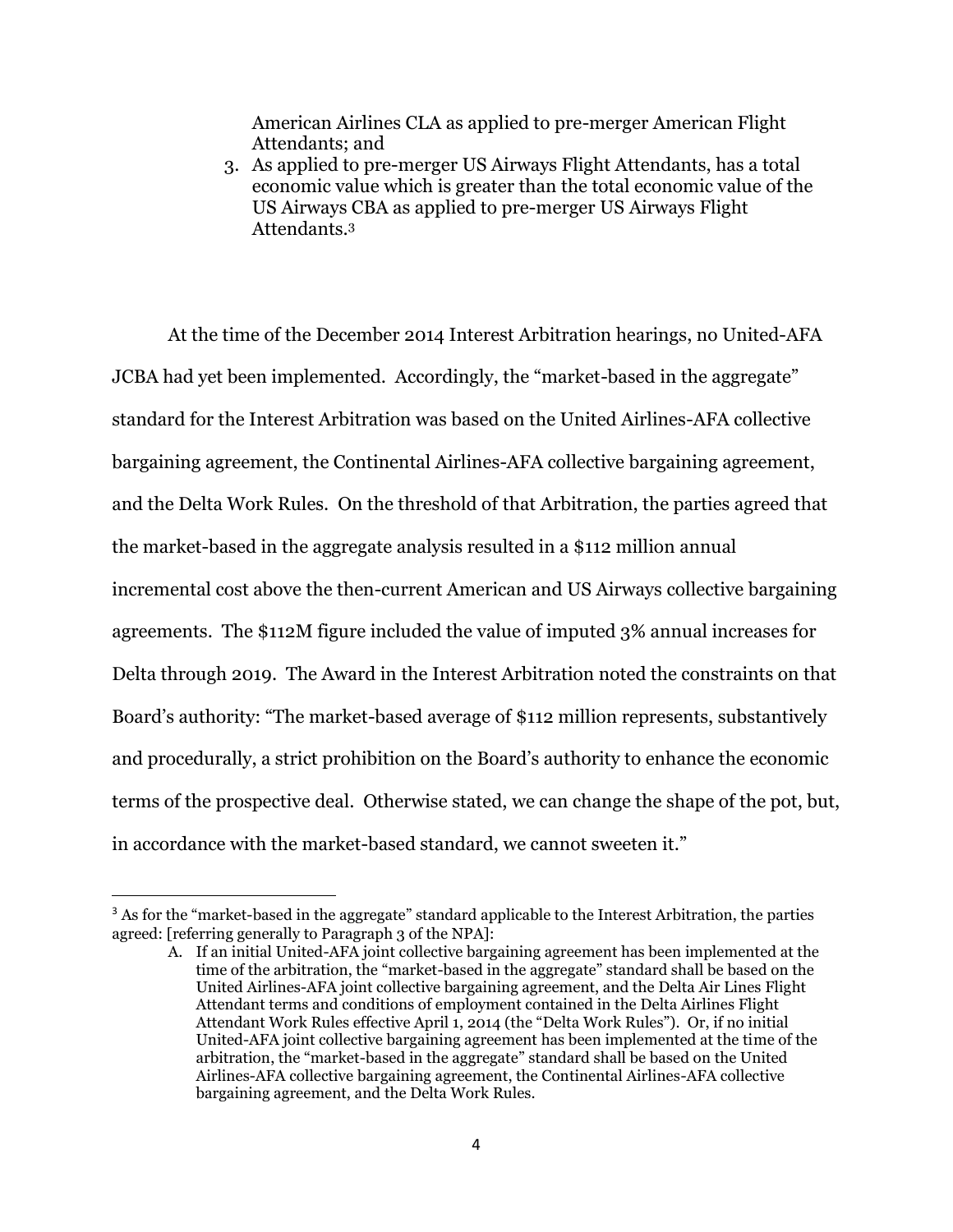Subsequent to the December 2014 Arbitration award, American offered, and APFA accepted, three voluntary wage increases for flight attendants. On December 18, 2014, the Company offered to restore the lost value of the TA that had failed to ratify; this injected \$82 million above the \$112 million value to the JCBA. In exchange, the APFA entered into a letter agreement that the United Reopener outlined in Paragraph B.5 of the NPA would be confined to upward adjustment of the JCBA wage scales, and would leave unchanged other portions of the American/APFA JCBA.4 Then, on December 24, 2014, the Company provided a 4% wage increase. Finally, effective April 1, 2016, the Company provided a 6% wage increase in anticipation of United eventually concluding a JCBA with its flight attendants. At that time, the parties entered into a letter agreement, which provided: "In the event that a new flight attendant JCBA at United requires an additional upward adjustment to the attached wage scale, American will make the appropriate adjustment at that time in accordance with the aforementioned Negotiations Protocol Agreement and Interest Arbitration Award. If the flight attendant JCBA at United does not require an upward adjustment, the attached wage scale will remain in place with no downward adjustment."

United Airlines ultimately implemented an initial flight attendant JCBA on September 1, 2016. Immediately thereafter, the parties' subject matter experts met to undertake the responsibilities associated with determining how the United JCBA affects

<sup>4</sup> The agreement provided: "The interest arbitration Award dated December 13, 2014 'constitutes the American/APFA JCBA.' This letter memorializes the parties' joint understanding that the sole issue in the interest arbitration provided for in Paragraph 3 of the interest arbitration Award shall be whether the initial United Joint Collective Bargaining Agreement requires an upward adjustment of the American/APFA JCBA wage scales and the arbitrators shall not have authority to modify other portions of the American/APFA JCBA."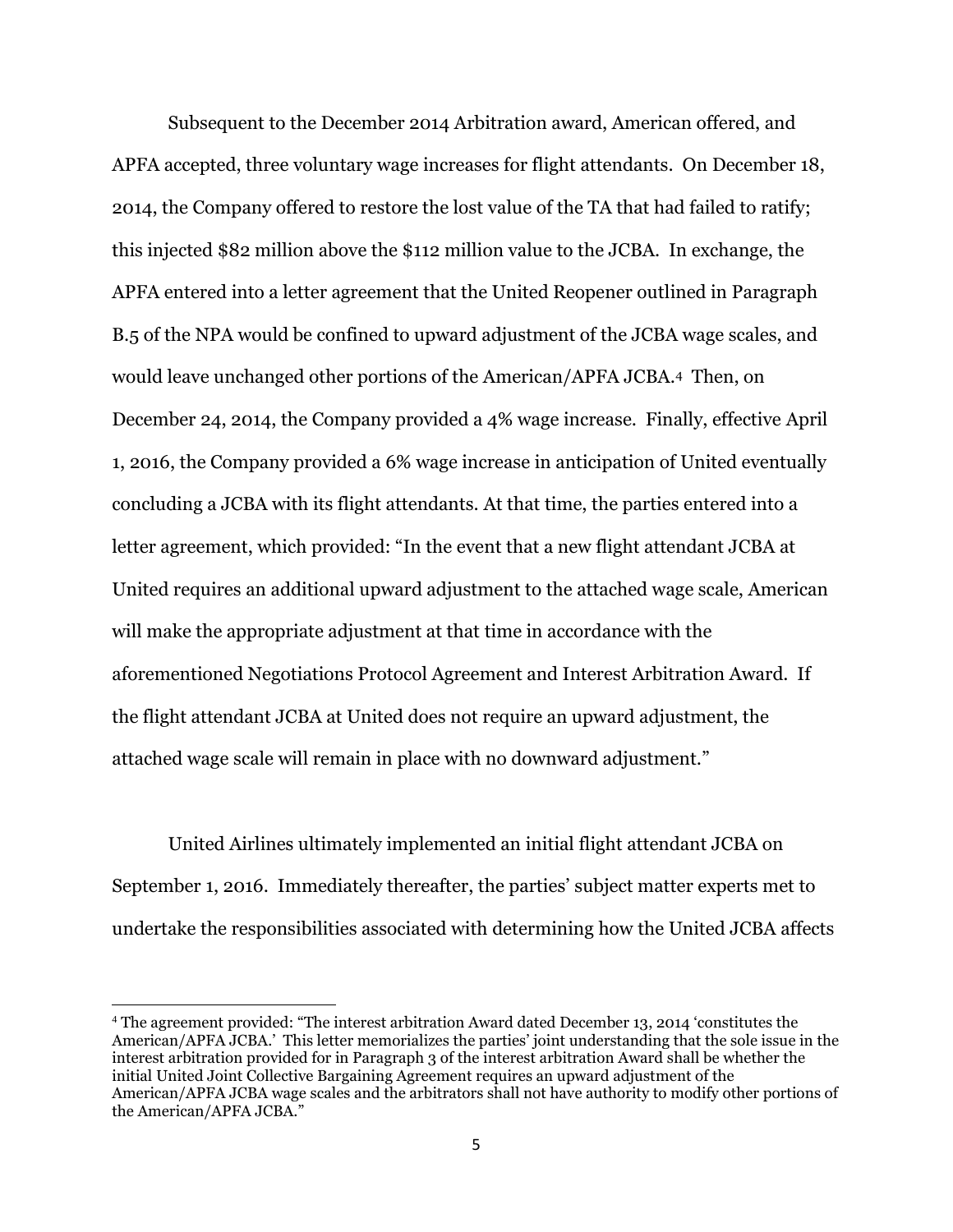the market-based in the aggregate analysis for the American JCBA. The parties agreed upon the new inputs and assumptions for the Model to reflect the value of the United JCBA. However, it soon became apparent that the parties fundamentally disagreed about the significance of an actual Delta 14.5% wage increase that occurred in December 2015. APFA posited that to stay true to the market-based in the aggregate standard required by the NPA, the Model needed to be adjusted to reflect the 14.5% Delta increase. Were that to occur, APFA would be entitled to an 8.18% increase to the current wage rates. American's position was that the NPA's Paragraph B.5 'reopener' calls for an upward wage adjustment based solely on the United JCBA. Delta's out-year 3% annual increases were previously agreed to and baked into the final version of the Model, American argued, specifically in response to the NPA's providing no contractual entitlement for a reset based on future Delta pay increases. Under the Company's position, APFA is entitled to a 1.63% increase to the current wage rates.5 When the parties were unable to resolve their disagreement, they jointly invoked NPA's Paragraph B.5(b) procedures.

According to the NPA, this Arbitration Board is charged with "determin[ing] what changes, if any, should be made to American's JCBA under the 'market-based in the aggregate' standard."

The Board conducted hearings in Washington D.C. on January 5, 6 and 7, 2017. The parties filed post-hearing briefs on February 6, 2017. The Board met in executive

<sup>&</sup>lt;sup>5</sup> The parties do not dispute the mathematics of the respective calculations of 8.18% and 1.63%.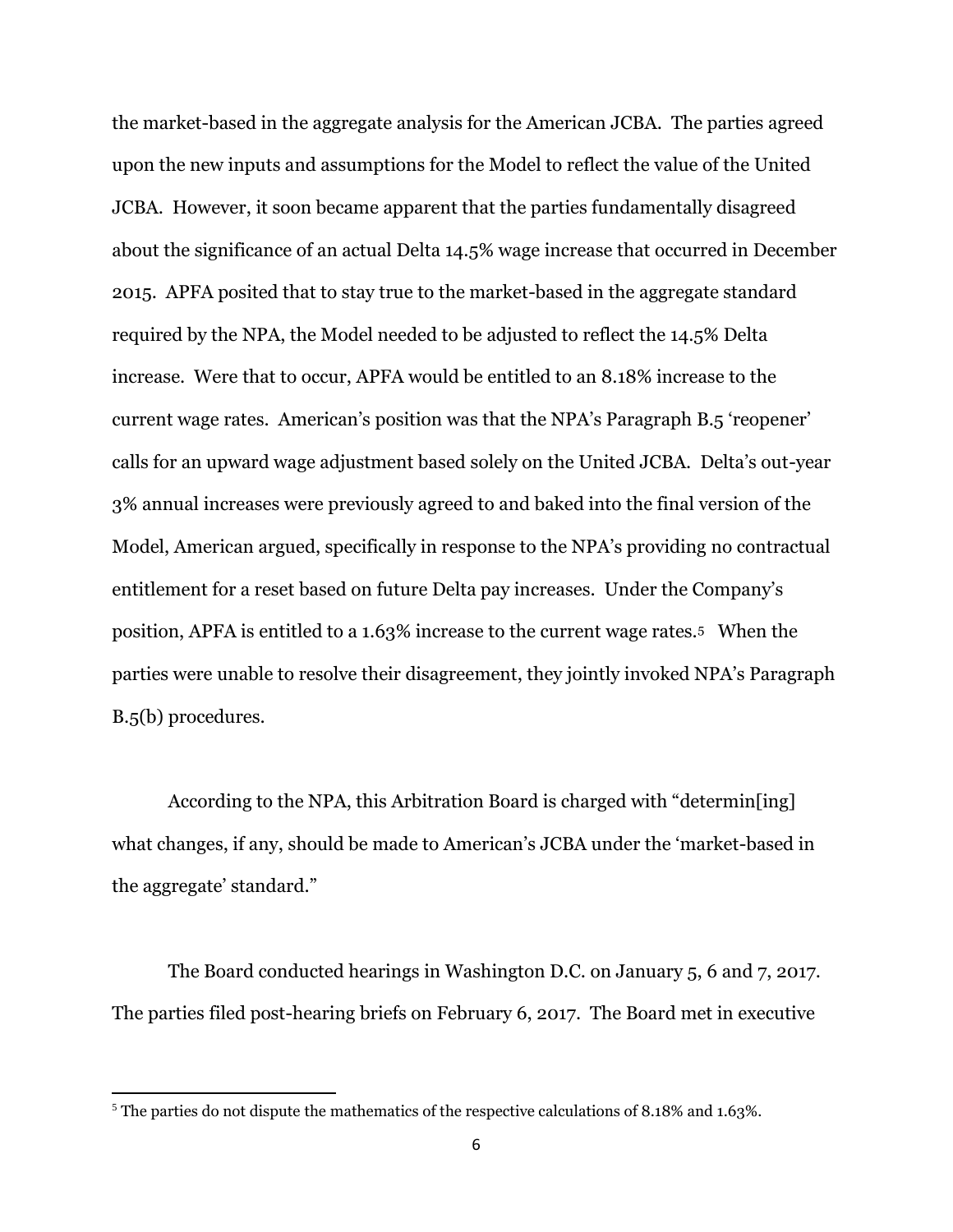session by conference call on March 3, 2017, and in person in Washington D.C. on April 7, 2017.

#### THE ISSUE

As provided in the Negotiations Protocol Agreement, the issue is:

What changes, if any, should be made to American's JCBA under the 'marketbased in the aggregate' standard?

#### POSITIONS OF THE PARTIES

### Association Position

APFA contends that Paragraph B.5 of the NPA is clear and unambiguous in requiring that the current "market" itself must be considered in any "market-based in the aggregate" analysis. This requires consideration of both real time United and real time Delta terms. Anything less, APFA argues, would not constitute a consideration of the "market."

Further, the Association contends, the bargaining history of the NPA demonstrates that the "market-based in the aggregate" standard was not designed to be a snapshot of the 2014 market, as the Company seems to suggest. To the contrary, the bargaining history clearly establishes that the parties' intent was to average the current or real-time market. During bargaining for the NPA, the Company agreed to strike its proposed reference to "2014 economic values" in the definition of the "market-based in the aggregate standard. Removal of this language was intended to ensure there was no static market analysis. By requiring that the "market-based in the aggregate" analysis be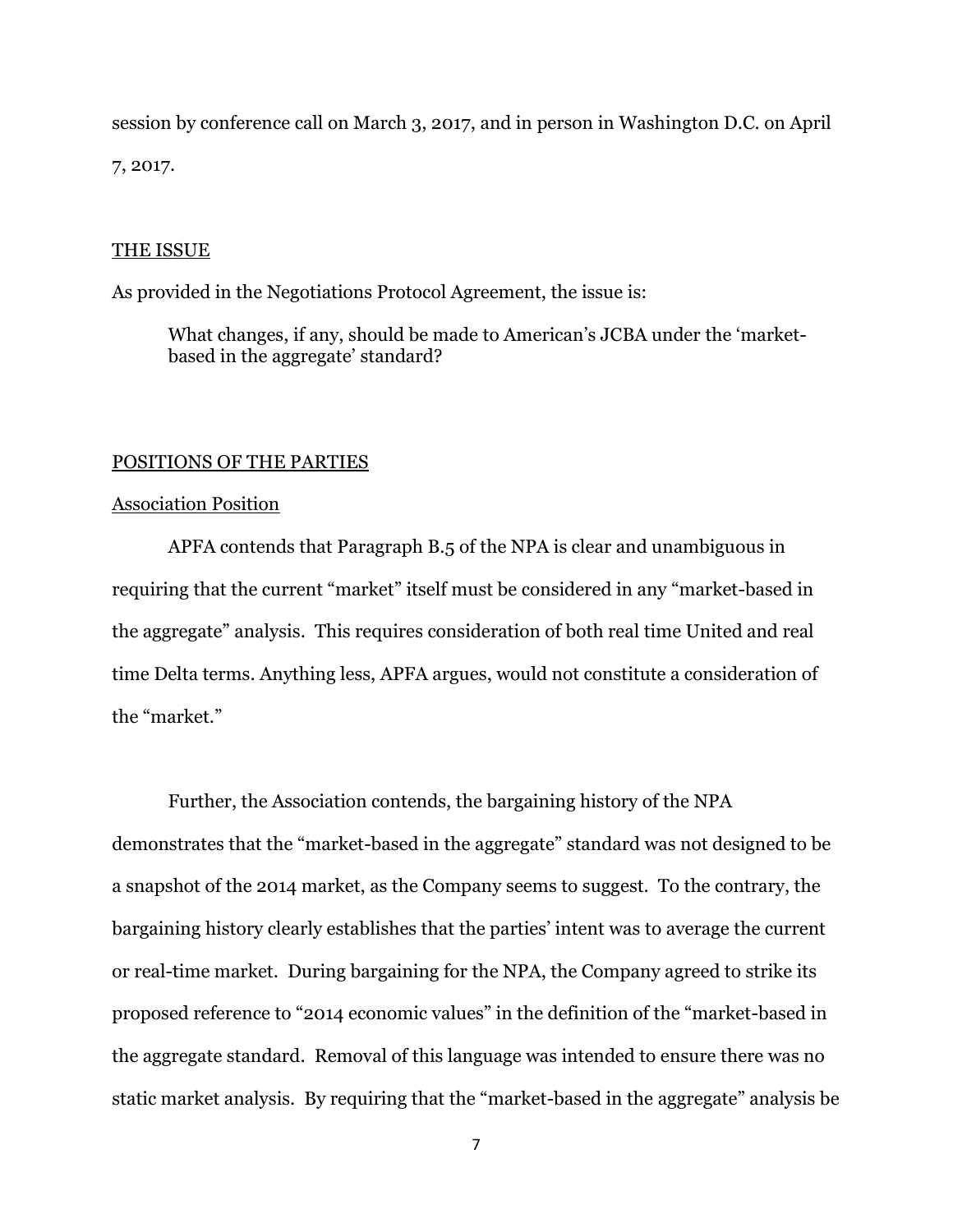conducted upon the implementation of an initial United JCBA, the parties agreed the analysis would not be confined to 2014 numbers but rather would be centered on the market in existence if and when the United JCBA was reached.

APFA asserts that, contrary to the requisites of Paragraph 6, American's proposed wage increase of approximately 1.6% will automatically result in a JCBA that is, in 2016, below the "market-based in the aggregate," contrary to the NPA plain directive. Under the Company's interpretation of the NPA, the words "market-based in the aggregate" essentially do not exist. The Association insists that the language "under the market-based in the aggregate analysis" would not have been included in the NPA if the parties' intent were simply to determine the impact of the initial United JCBA on the American JCBA.

The 3% figure, says the Association, was a placeholder. At no time did the Association agree that figure would supersede the real-time market when the United JCBA was to be implemented. Rather, the 3% was inserted in the Model to ensure that the JCBA provided for out-year increases in wages. Such an approach was entirely consistent with the NPA, the Association insists.

### Company Position

The Company agrees at the outset that Paragraph B.5 of the NPA now requires that the agreed-upon Model's "market-based in the aggregate" analysis be adjusted to reflect the initial United JCBA that became effective September 1, 2016. The Company contends, however, that during the JCBA negotiations, American and the APFA reached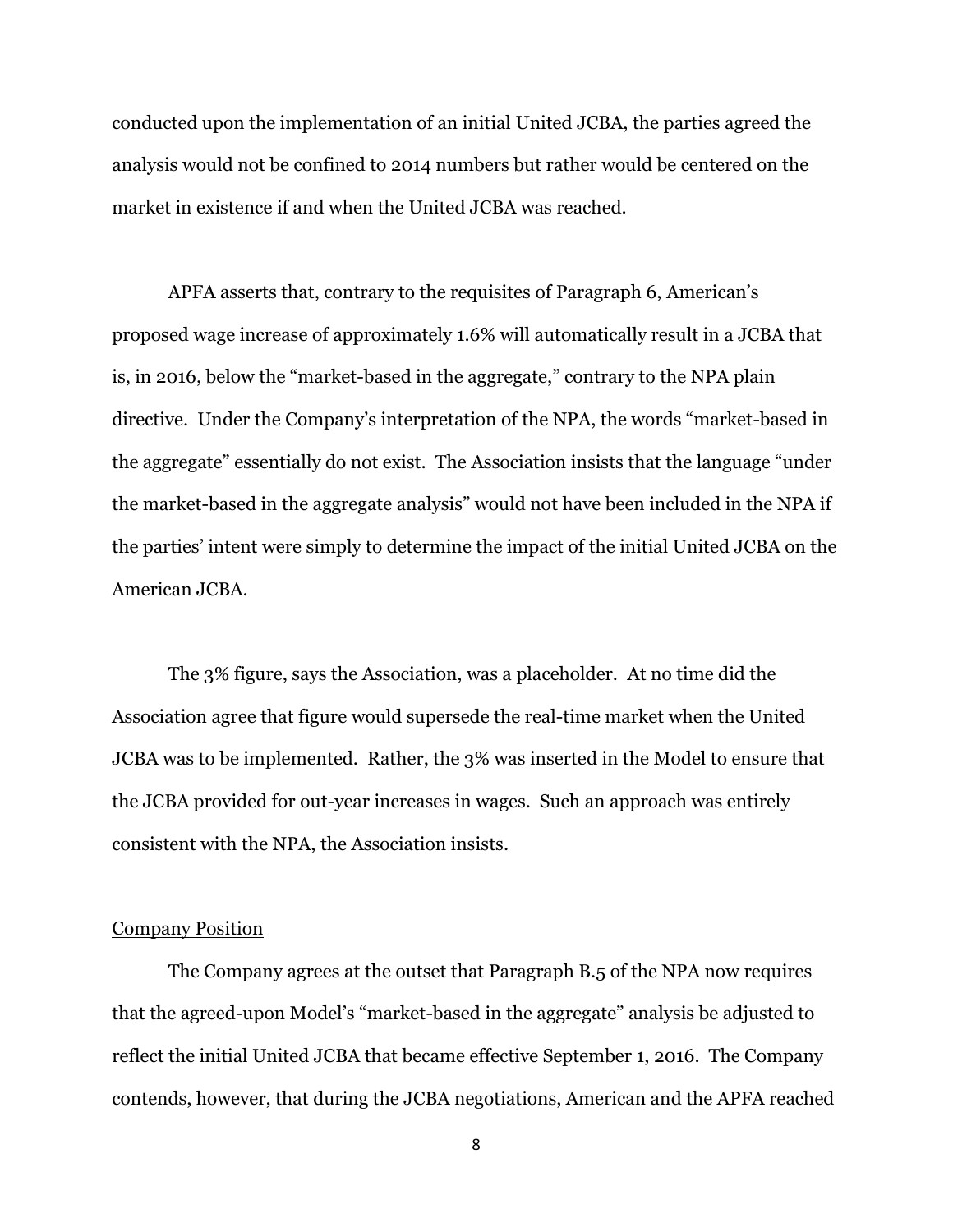a binding agreement for calculation of the "market-based in the aggregate" analysis, including taking account of prospective Delta out-year wage increases for the duration of the American-APFA JCBA. According to the Company, the agreed-upon Model includes 3% annual increases for Delta's out-years for the duration of the American JCBA. It notes, these 3% annual increases in the Model cumulatively provide for wage increases of 15.9% above Delta's 2014 rates.

The Company rejects the Association's assertion that the 3% annual out-year increases for Delta were only intended to serve as a "placeholder" if and when the initial United JCBA became effective. The evidence is clear that both parties understood that the Model's 3% annual wage increases for Delta to be used in the "market-based in the aggregate" calculation was a binding agreement for the duration of the American JCBA. This agreement, it claims, provided the Association the immediate benefit of a significant increase in the calculation of the "market-based in the aggregate" standard at the time.

According to the Company, the Association is attempting to circumvent the negotiated and agreed-upon language of their agreement. The language of the NPA does not support the premise that implementation of the United JCBA triggers a wholly new "market-based in the aggregate" analysis. To the contrary, it is only the United JCBA that is to be examined to determine the effect on the previously completed "marketbased in the aggregate" analysis that was done in accordance with Paragraph B.5.

9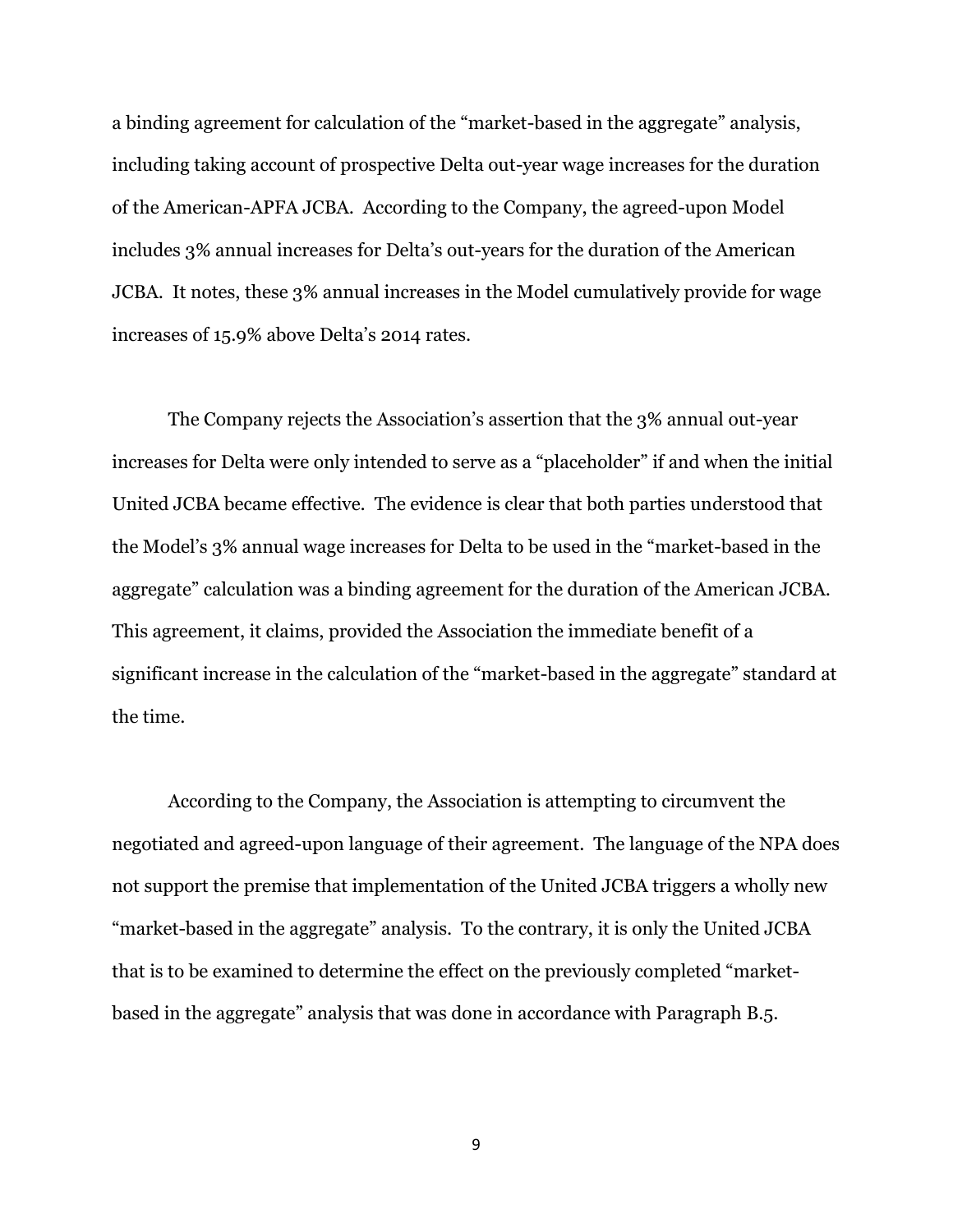The Company argues that the bargaining history of the NPA supports its position. The parties simply agreed, in the event there was not an initial United JCBA at the time of the American JCBA was implemented, that the American JCBA would be updated to reflect the terms of the initial United JCBA once it became effective. It was for this reason that the parties agreed to include an adjustment or reopener for United, and no other air carrier. If the parties had intended that there should be consideration of both Delta and United wage adjustments, they would have mentioned Delta (not just United) in the provision.

Accordingly, the Company insists that the modification in this case requires an award of a 1.6% wage increase for the Company's flight attendants as representing an accurate reflection of how the initial United JCBA affects the "market-based in the aggregate" analysis for the American JCBA.

### THE AGREEMENT

The Negotiations Protocol Agreement, dated January 24, 2014, provides in relevant part:

…

### B. Interest Arbitration

- …
- 3. For the interest arbitration, "market-based in the aggregate" shall be based on Delta and United if an initial United-AFA joint collective bargaining agreement has been implemented at the time of the arbitration, and shall be based on Delta, United, and Continental if no initial United-AFA joint collective bargaining agreement has been implemented at the time of the arbitration.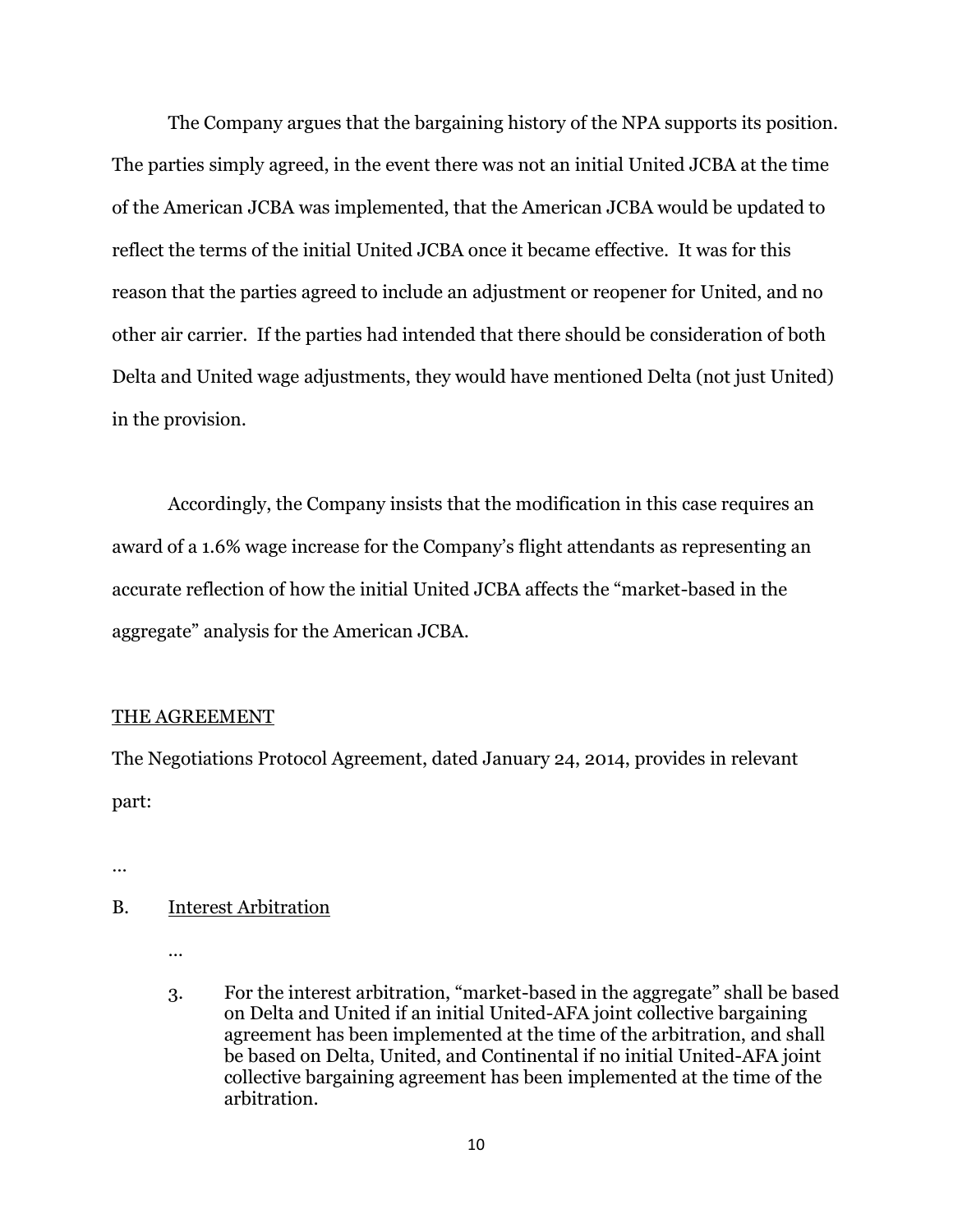- 5. In the event that United implements an initial flight attendant joint collective bargaining agreement after the American JCBA is implemented, beginning no later than thirty (30) days after the initial United joint collective bargaining agreement has been implemented, the Company and the certified collective bargaining representative(s) of the flight attendants in the service of the Company shall determine how the initial United joint collective bargaining agreement affects the "market-based in the aggregate" analysis for the American JCBA.
	- a. The American JCBA shall thereafter be adjusted under the "marketbased in the aggregate" analysis to reflect the initial United joint collective bargaining agreement.
	- b. If the Company and the certified collective bargaining representative(s) of the flight attendants in the service of the Company are unable to agree on the impact on the American JCBA of the initial United joint collective bargaining agreement under the "market-based in the aggregate" analysis, within fifteen (15) days from their initial meeting the Company and the certified collective bargaining representative(s) of the flight attendants in the service of the Company shall immediately submit their dispute to final and binding arbitration to determine what changes, if any, should be made to American's JCBA under the "market-based in the aggregate" standard. The award shall be issued no later than thirty (30) days after the first day of the hearing and shall be final and binding on all parties. The procedures for the arbitration shall be agreed upon by the parties.
- 6. The American JCBA that results from the arbitration procedures described herein shall have a total economic value that:
	- a. is equal to "market-based in the aggregate," and
	- b. as applied to pre-merger American Flight Attendants, has a total economic value which is greater than the total economic value of the American Airlines CLA as applied to pre-merger American Flight Attendants; and
	- c. as applied to pre-merger US Airways Flight Attendants, has a total economic value which is greater than the total economic value of the USA CBA as applied to pre-merger US Airways Flight Attendants.

…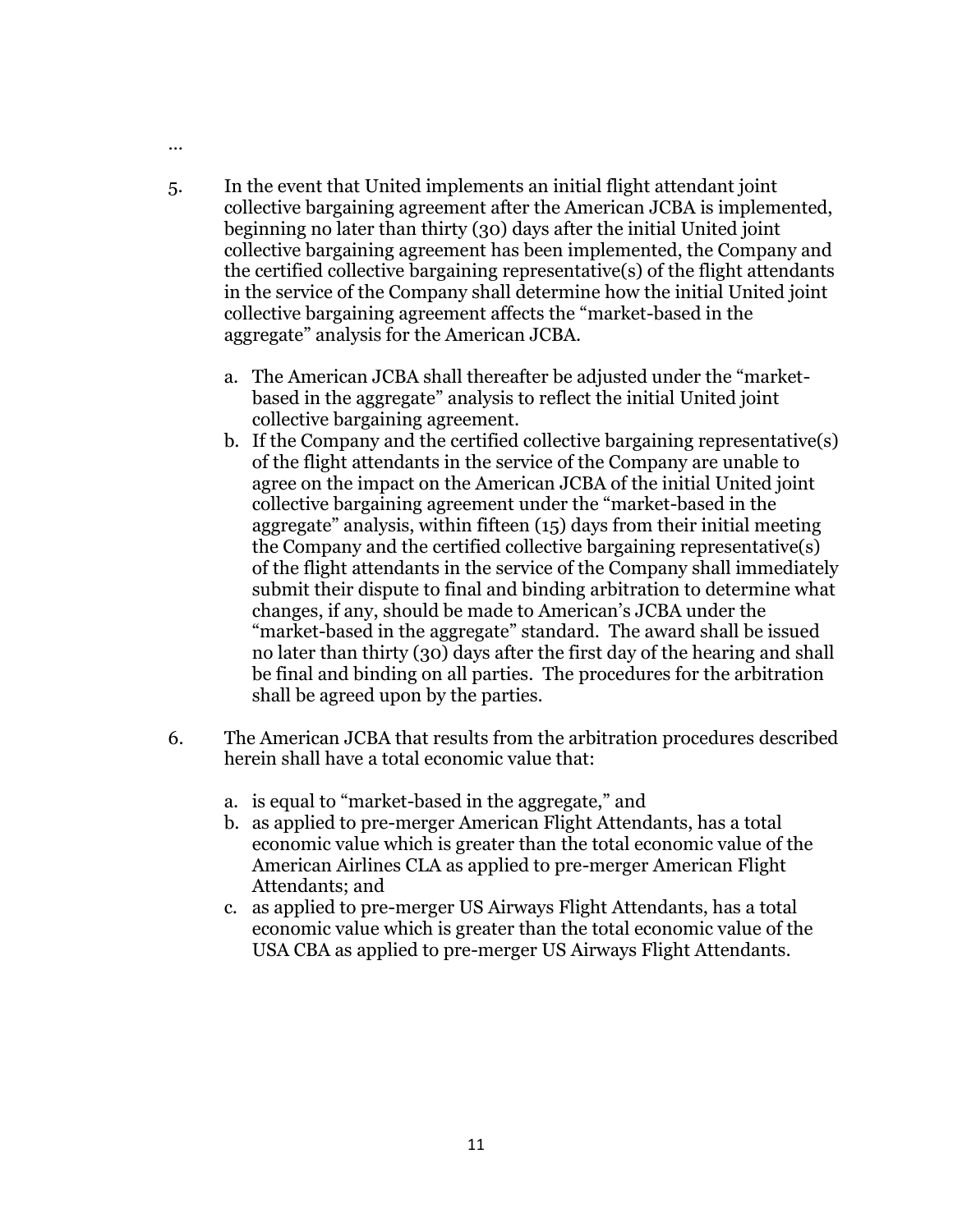### ANALYSIS

Central to resolution of this dispute are the terms of the Negotiations Protocol Agreement ("NPA") entered into by American Airlines, U.S. Airways, APFA and AFA<sup>6</sup> as a precursor to their negotiations for a Joint Collective Bargaining Agreement. The parties agree Paragraph B.5 is the operative language:

In the event that United implements an initial flight attendant joint collective bargaining agreement after the American JCBA is implemented, beginning no later than thirty (30) days after the initial United joint collective bargaining agreement has been implemented, the Company and the certified collective bargaining representative(s) of the flight attendants in the service of the Company shall determine how the initial United joint collective bargaining agreement affects the "market-based in the aggregate" analysis for the American JCBA.

The above-cited language sets the stage for a potential "reopener," triggered by implementation of the United JCBA, that requires the parties to analyze a carefullydefined market for purposes of adjusting American flight attendant pay levels. That much is undisputed. The parties also agree that Paragraph B.3 of the NPA denotes Delta and United as the relevant "market" for purposes of determining "market-based in the aggregate".<sup>7</sup>

<sup>&</sup>lt;sup>6</sup> The Association properly characterizes the NPA as the "Cornerstone Agreement".

<sup>7</sup> In its entirety, Section B.3 states:

For the interest arbitration, "market-based in the aggregate" shall be based on Delta and United if an initial United–AFA joint collective bargaining agreement has been implemented at the time of the arbitration, and shall be based on Delta, United, and Continental if no initial United–AFA joint collective bargaining agreement has been implemented at the time of the arbitration.

The interest arbitration referred to in Section B.3 above is the Interest Arbitration that resulted in the American JCBA, awarded in December 2014. United and the AFA achieved an initial joint collective bargaining agreement effective September 1, 2016.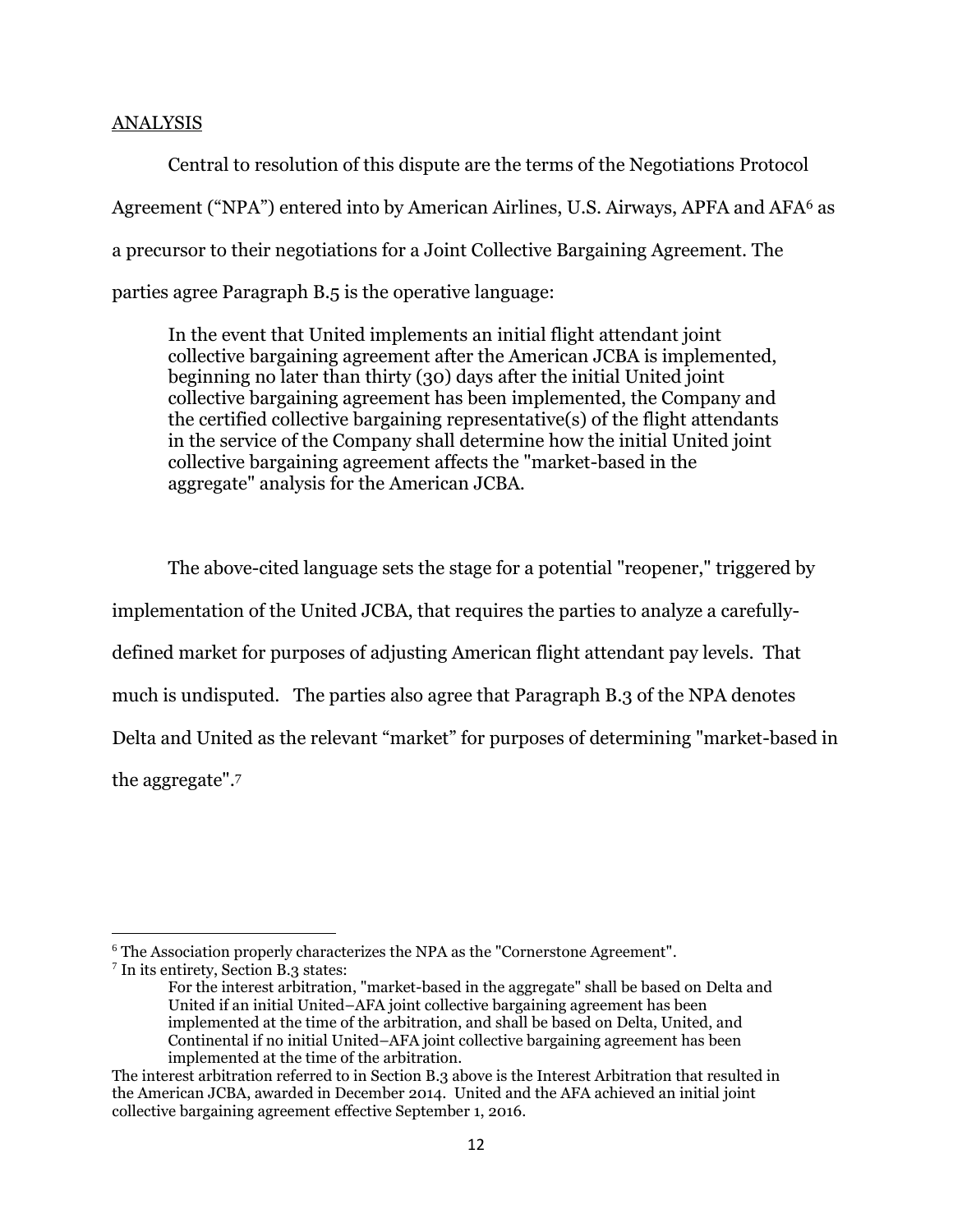The parties differ, however, as to the value of the Delta comparator in this Paragraph B.5(b) arbitration. As noted above, the Association says Delta's 14.5% actual wage adjustment of December 1, 2015 should be recognized in lieu of a 3% figure assigned by the parties in constructing a Model to be used by them in evaluating the relevant airline market.<sup>8</sup>

Thus, the question presented here is whether, as the Company maintains, the 3% imputed figure for Delta was an agreed-upon assumption, binding as a result of the NPA's required market evaluation process or whether, as APFA contends, the 3% was a "placeholder, " intended to be replaced by the "actual" adjustment at the point the American JCBA was reopened and reevaluated in light of the United JCBA. 9

For the reasons that follow, we conclude that the parties' use of the 3% imputed figure was neither intended nor understood as a malleable "placeholder" but was, instead, the parties' joint response to the task of defining an otherwise elusive comparator in the market against which the United JCBA's impact would be measured.

We turn first to the language of the NPA itself. Both parties say the language is clear and unambiguous, (which is often an indication it is not). As will be discussed below, there can be no question Paragraph B.5 speaks to assessing the effect of only one

<sup>8</sup> The parties stipulate the Company's position would generate an increase in current American flight attendant wage scales of 1.6258813748537 %. If APFA's position were adopted, the parties agree the increase would be 8.18298578076942 %.

<sup>&</sup>lt;sup>9</sup> By agreement of the parties on December 18, 2014, subsequent to the Interest Arbitration, "the sole issue in the [Paragraph B.5(b) arbitration] shall be whether the initial United Joint Collective Bargaining Agreement requires an upward adjustment of the American/APFA JCBA wage scales and the arbitrators shall not have the authority to modify other portions of the American/APFA JCBA".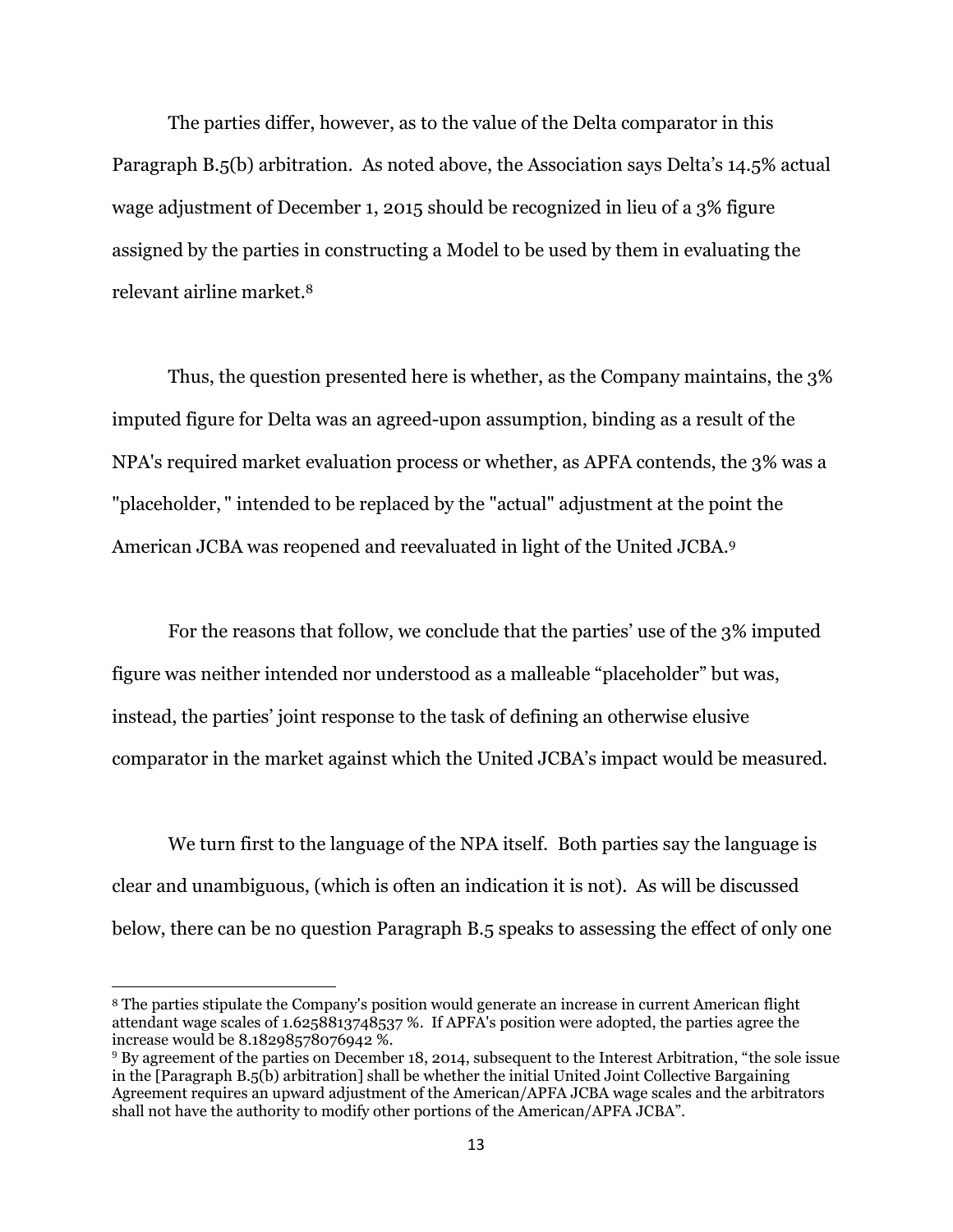item — the United JCBA — on the "market-based in the aggregate" analysis. Paragraph 5 states, unequivocally, that, within 30 days of the United JCBA implementation, the parties shall "determine how *the initial United joint collective bargaining agreement* affects the 'market based aggregate' analysis for the American JCBA." Similarly, B.5(a) directs that "The American JCBA shall thereafter be adjusted under the 'market-based in the aggregate' analysis to reflect *the initial United joint collective bargaining agreement.*" Inasmuch as the sole identified moving part in the evaluation process is the United JCBA, the remaining question, central to this dispute, concerns the intended assumptions as to the value of the other market comparator's (Delta's) wage adjustment. For the reasons to be discussed herein, we find no evidence in the record that the agreed-upon annual value of 3% was to be somehow subject to later review and revision.

In the course of attempting to negotiate their American JCBA, the parties ultimately opted to submit the matter to binding interest arbitration under a "marketbased in the aggregate" standard. While the NPA requires the parties to engage in such a market analysis, neither the precise mechanics of that inquiry nor the assumptions surrounding the inputs are specified therein. Joint groups appointed by the Company and the participating unions, APFA and CWA/AFA, cooperated in constructing a market valuation model to assist the parties in negotiations. The purpose of the Model was to measure, during negotiations, the value of an AA JCBA against existing "market-based in the aggregate" comparators or, failing a negotiated agreement, to apply the market comparisons in the Interest Arbitration.<sup>10</sup>

<sup>&</sup>lt;sup>10</sup> It was a daunting task. The Model is complicated by the necessity of evaluating no less than six airlines: American, US Airways East, US Airways West, Delta, Continental and United.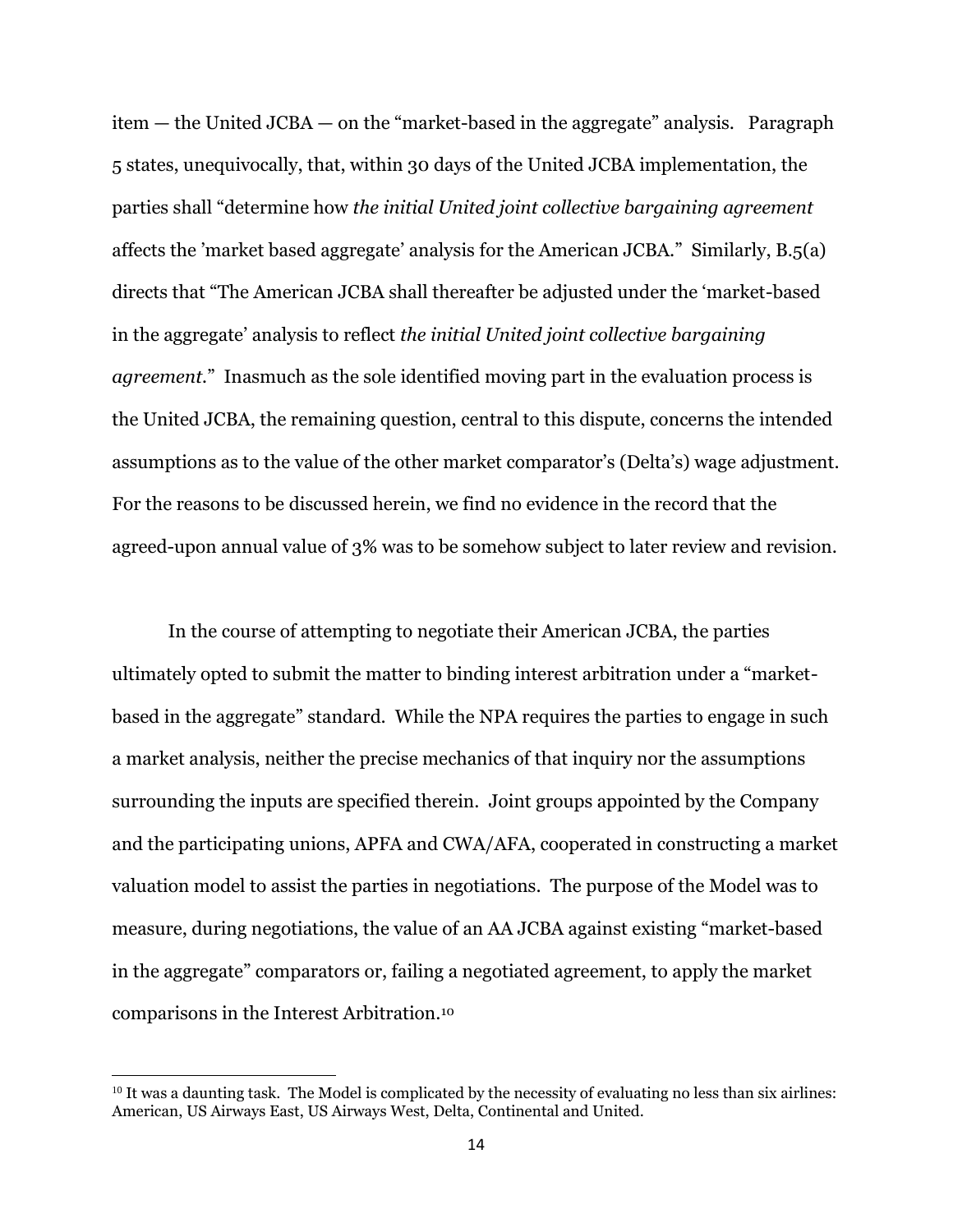The prospect that the American parties might complete a JCBA prior to United's having done so presented a question of how to comply with the NPA's requirement to evaluate the effect of the United JCBA on the market aggregate. The Protocol agreement addressed that problem in B.5 by specifically providing for a subsequent inquiry by the American parties at the time of the United JCBA's implementation, with the understanding the results would be retroactive.<sup>11</sup>

For analytic and predictability purposes, Delta presented a different challenge. Because the Delta labor group work force, except for pilots and dispatchers, is not organized, there was no "straightforward process in forecasting what Delta is going to do."<sup>12</sup> Absent predictability, according to one of the subject matter experts, "we have to go on what's happened in the past as the best evidence for what could likely happen in the future." As a result, the joint group of experts reviewed what it regarded as a relevant portion of Delta history (2008-2014), concluding that 3% fairly represented an average annual wage increase.

By installing the 3% assumption into the Model, the parties resolved the uncertainty of both the timing and the quantum of the adjustment that would otherwise have surrounded the Delta comparator. The parties concluded that 3% annual

<sup>&</sup>lt;sup>11</sup> Retroactivity is addressed in the parties' Joint Fact Stipulation.

 $12$  In his testimony, the APFA economist expressed his belief that the 3% figure was intended as a mere "placeholder." There is no reason to question his own conclusion on that score, but we do not regard it as the product of any negotiations. For much the same reason, we reject the Company's suggestion that the APFA economist somehow agreed, on behalf of the Association, to the methodology here espoused by the Company.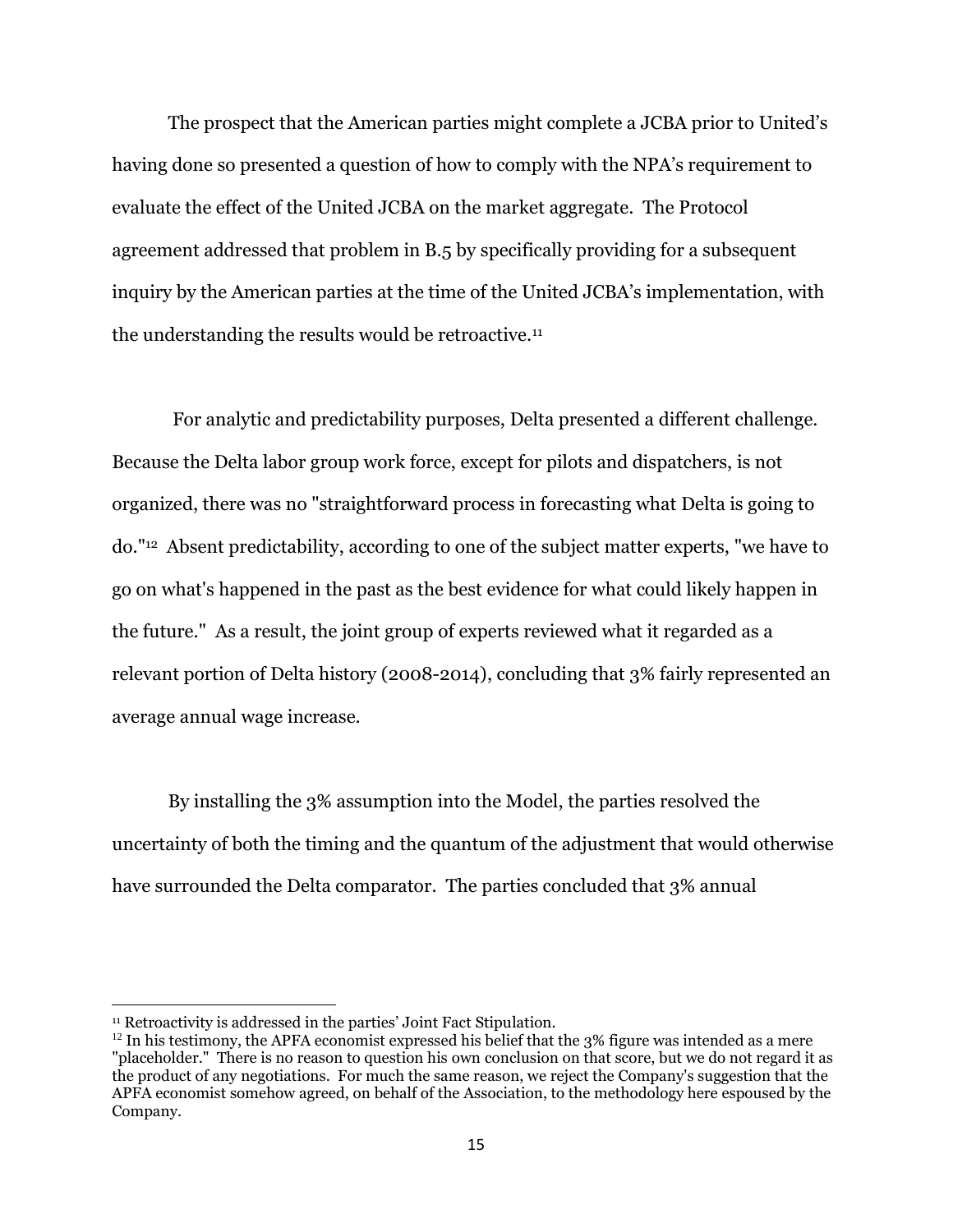adjustments through the end of the contract term properly represented a reasonable projection of the future valuation of the Delta portion of the market.<sup>13</sup>

To be sure, the parties might have opted to frame the "reopener" wage adjustment language with an eye toward not only the actual United JCBA but also the "actual" Delta wage adjustments that may have occurred after the initial American JCBA was implemented. But that reading is at odds with both the unqualified NPA language, which explicitly and exclusively refers to the parties considering the impact of the initial United JCBA as well as the conspicuous absence of any written or other indication (subsequent to the NPA) that the 3% assumption for modeling purposes represented anything other than an agreed, albeit imputed, market value constant.

We agree with APFA's observation that the controlling elements in this matter are the words of the NPA, not the deliberations of the Model makers.14 It is in that light that we read the NPA's singular emphasis on the impact of the United JCBA as consistent with the assumption that the quantum, therefore the "effect" of the other required comparator —Delta —had been previously determined. If, as the Union proposes, the parties intended a separate potential adjustment by replacing the 3% with

<sup>13</sup> The record reflects discussions between the bargaining parties, in the latter part of 2014, over the necessity of including computations in the model for out-years at Delta, United and Continental. As a result, the model incorporated 3% annual increases as representing the Delta out-years, for the duration of the American JCBA, through 2019. Three percent, according to the record, was the mutually agreeable number "based on the principles of what Delta had historically provided" to its flight attendants. While the parties discussed the prospect of inserting similar inputs for the out-year increases at United and Continental, the Company declined, citing the existence of the negotiated reopener in Paragraph B.5 of the NPA, tied to the United JCBA.

<sup>&</sup>lt;sup>14</sup> The binding nature of the Model derives from the agreement of the two unions and the companies, the signatories to the NPA: The Model Committee fulfilled its charge to assess "the market-based aggregate" and the NPA mandated its use in arbitration.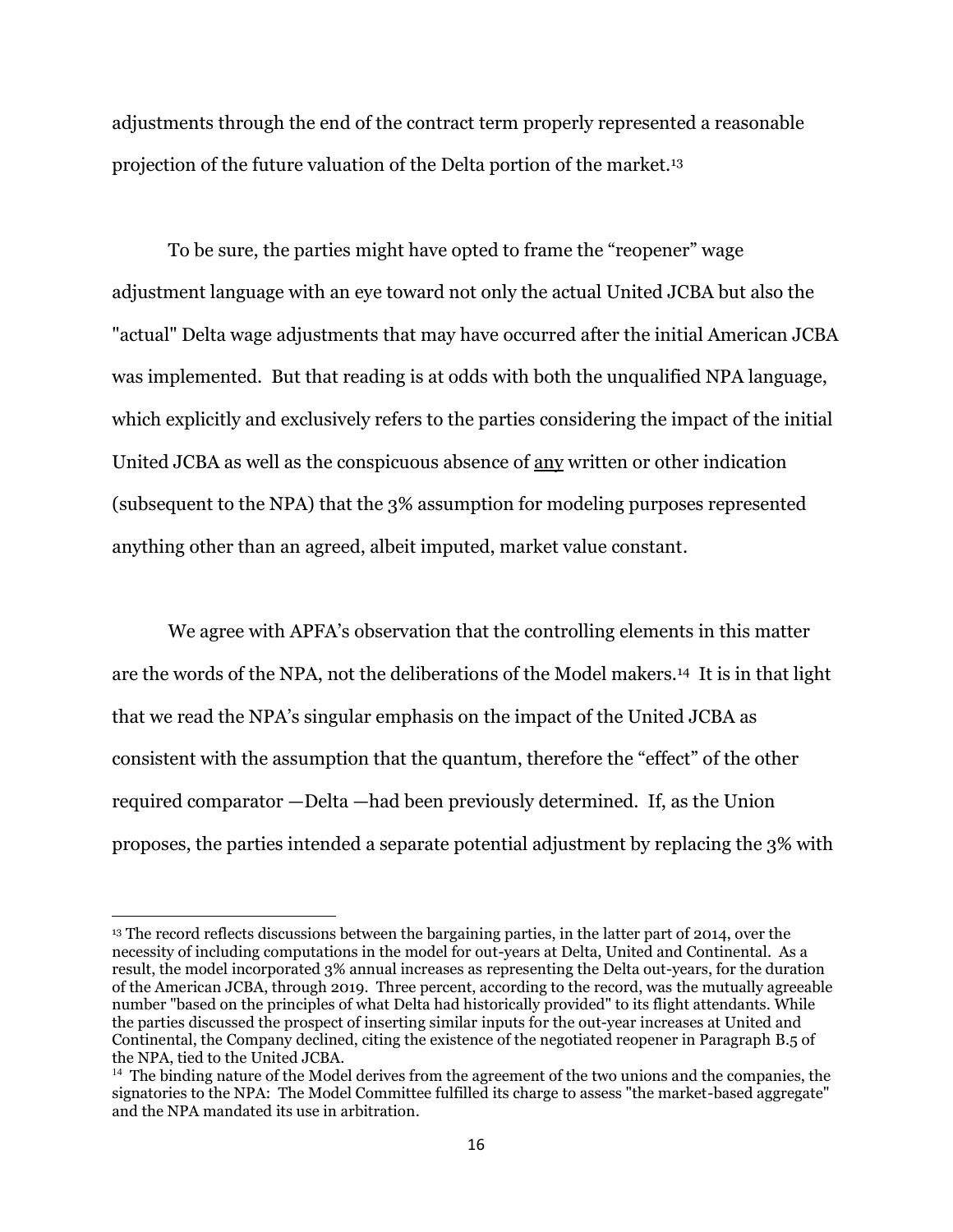then-current "Delta driven market numbers", it was incumbent upon the companies, APFA and AFA to have so stated. Nowhere is there qualifying language suggesting that in addition to calculating the effect of the initial United JCBA, the parties intended that "actual" Delta figures — higher, lower, or for that matter, nonexistent — should replace figures already computed into the American JCBA for the five-year term. <sup>15</sup> The parties were explicit in terms of utilizing the anticipated United JCBA. Their silence in the NPA and thereafter in the contract term with respect to Delta leads, we find, to the unavoidable conclusion that the market evaluation with respect to *that* comparator carrier, once resolved in Interest Arbitration for the American JCBA through 2019, was not intended to be reopened for mid-term adjustments. 16

a.is equal to "market-based in the aggregate," …

<sup>15</sup> APFA suggests that this Arbitration panel need not be constrained by the parties' positions and can, in theory, "remove" the placeholders for the years 2017-2019, yielding an additional salary increase of approximately 6% rather than the posited 8%. We recognize and accept the parties' agreement that this is not an "either-or" final offer arbitration. However, the central question, as well as the parties' positions, concerning the intent of the 3% Delta adjustment presents us with a binary choice. If, as the Association argues, the 3% is a "placeholder," to be replaced by the actual Delta wage adjustment, we award that figure. If, as the Company says, the 3% is the parties' adopted assumption for Delta, given the absence of a reliable alternative predictor, then that market assumption must be adopted.

<sup>&</sup>lt;sup>16</sup> The Association directs the Board's attention to Paragraph 6 of the NPA, which states, in relevant part: The American JCBA that results from the arbitration procedures described herein shall have a total economic value that:

American's proposed wage increase, says APFA, will result in a JCBA that is, in 2016, below "marketbased in the aggregate." Says the Association: "This illogical position assumes that the unions and their negotiators accepted a market model that would only match the market in year one of a 5-year collective bargaining agreement."

We do not agree. First, it is likely that the language of Paragraph 6 pertains to the Interest Arbitration and not this one. Subsections (b) and (c) of Paragraph 6 deal with comparisons to the American Airlines CLA and the USA CBA, both of which are extraneous to this proceeding. Also, "the American JCBA" referred to in Paragraph 6 was the product of the Interest Arbitration, whereas in this proceeding, we are dealing with the "impact" of the United JCBA *on* the American JCBA. Moreover, it is not accurate that, for pay purposes, the Flight Attendant contract is keyed to 2014. Instead, our finding is the current market has been necessarily defined by the parties having inserted an immutable and continuing 3% figure because, in their judgment, that was a reasonable projection based on Delta's uncertain wage adjustment history. The point is that whatever confidence the parties might have had in the United market wage progression (which, in fact, led them to look to "actual" United JCBA results) did not, apparently, extend to Delta, hence the historical review and the decision against taking the same approach with that carrier. In the final analysis, it is the case that the results of the arbitration procedures are, in fact, equal to the 6(a) "market-based in the aggregate" standard as the parties themselves defined it.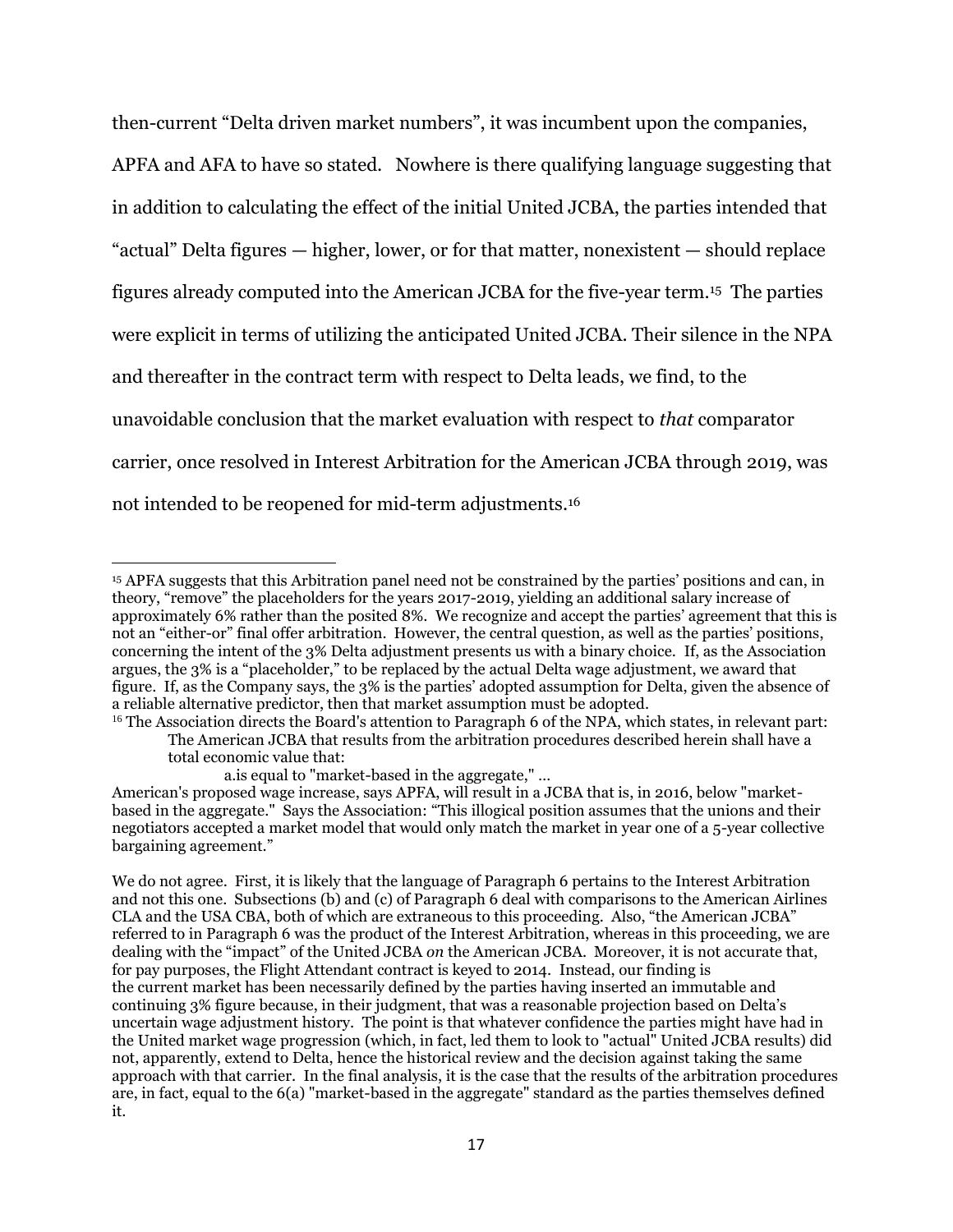The Association contests the conclusion that the 3% annual increases for Delta should be binding on the parties in terms of its use for defining the market in existence at the time of the United JCBA. The figure, it argues, was a "placeholder," injected for the sole purpose of ensuring that the JCBA provided for out-year increases. It asserts:

At the time of the modeling for the JCBA in 2014, it was not known what increase Delta would give, or when a United JCBA would be reached, or what the increase at Delta would be after the United JCBA. In modeling United, all the variables would be ascertainable. However, in modeling Delta, a non-union carrier, assumptions needed to be utilized because there were no fixed numbers to insert into the model. The only alternative would be to utilize zero % increases, which would represent an assumption which the Union had previously indicated was unacceptable, and the economists on both sides had reasonably rejected.

But the addition of a defined adjustment level was inspired, initially, by APFA's concern that the model, as originally constructed, *had* included a zero percent assumption for any post-2014 increases. As a result, the parties engaged in the research described above to arrive at the 3% figure approximating Delta's historical adjustment.<sup>17</sup> The genesis, then, of placing any imputed figure for Delta into the AA JCBA was the understandable concern on the part of the parties that Delta would likely have *some* wage increase(s) over the contract term, but no one could know when or by how much. In this light, the decision to insert a figure representing a historical average speaks forcefully to the conclusion that the 3% annual increase was, in fact, the mutually intended goal.

<sup>&</sup>lt;sup>17</sup> The Company also agreed to include the contractual wage increase remaining in the legacy United labor agreement for March 2015 into the model.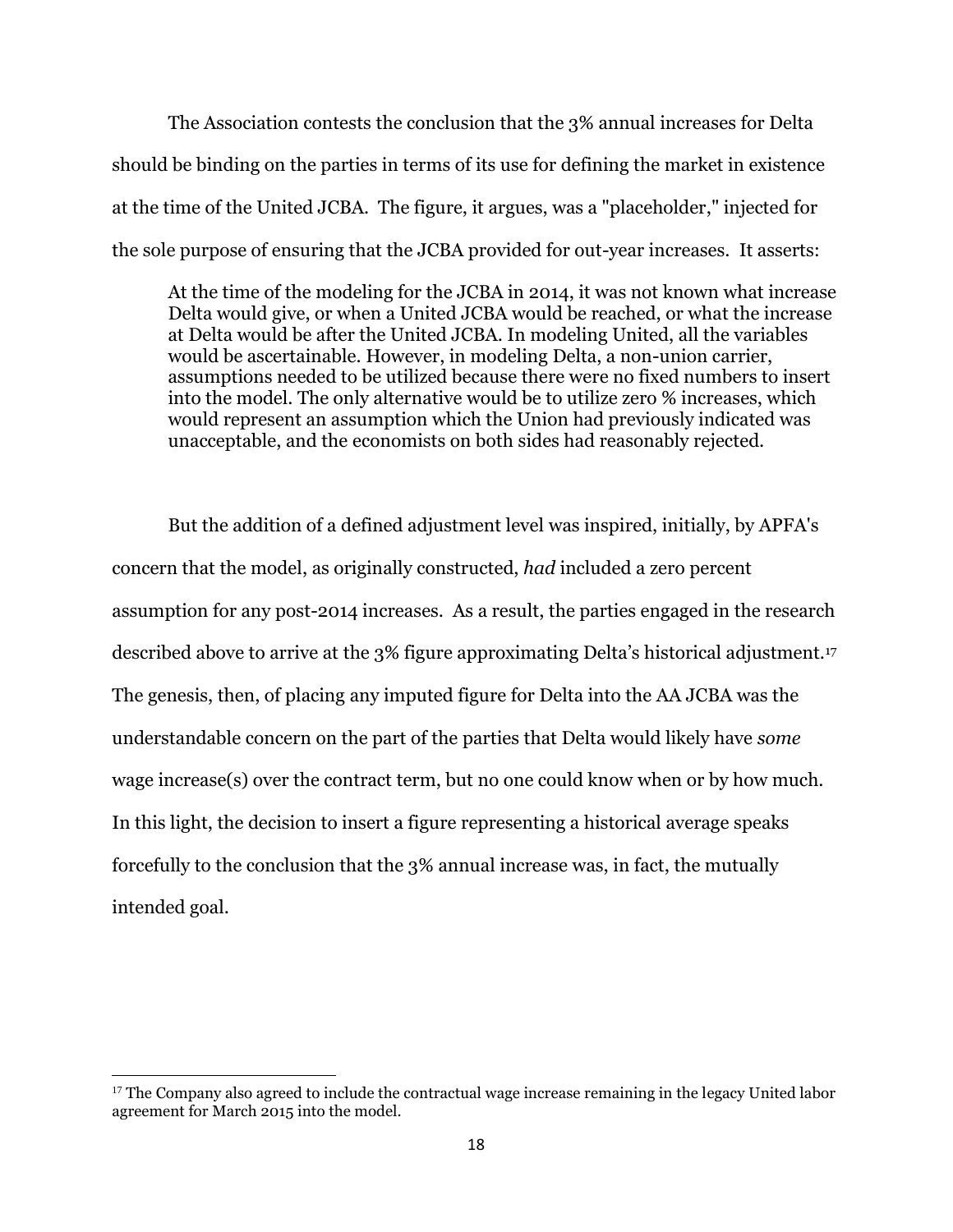The Association recognizes the necessity, in evaluating the market, of treating

Delta differently. It notes:

The reality is that the fundamental differences between the two carriers mandated different treatment at that time as, again, Delta flight attendants are not unionized and changes at Delta are unpredictable. ... Conversely, United had a collective bargaining agreement that had fixed wage increases, and the parties assumed that at an unknown point in the future United would implement a JCBA, at which point future increases would be known.

In this context, known changes at United both before and after the implementation of the JCBA were captured in the model as well as in the NPA mechanism that gave rise to this arbitration. Applying the same economic modeling does not work for a non-union carrier.

This observation correctly assesses the distinctions that characterized American's two

market comparators, and that led the parties to construct the Model here in evidence.<sup>18</sup>

But, APFA continues:

 $\overline{a}$ 

Unlike United, one could not simply plug in fixed numbers for Delta prior to a United JCBA. Some sort of placeholder, logically speaking, would have to be utilized to account for the out-years – and it was.

This conclusion does not follow. True it is that an identifiable "fixed number plug in" was unavailable for Delta, for the reasons discussed above.19 But this does not require the conclusion that a temporary placeholder was thereby essential. Among other things, the parties to the NPA might have deferred the Delta evaluation, as they did with United. As discussed above, however, this would have posed the potential of a zero percent Delta adjustment for the out-years, a result the Union acknowledges was unacceptable. And, it would have required the parties to evaluate the effect of not only

<sup>18</sup> It was not Delta's non-union status *per se* that was troublesome so much as the fact that its wage adjustments were markedly unpredictable both as to their nature and timing.

<sup>19</sup> It was, in fact, unavailable for United as well, at the time of the modeling, but the reasonable certainty of a United JCBA during the American contract term meant that the requisite data would ultimately be available.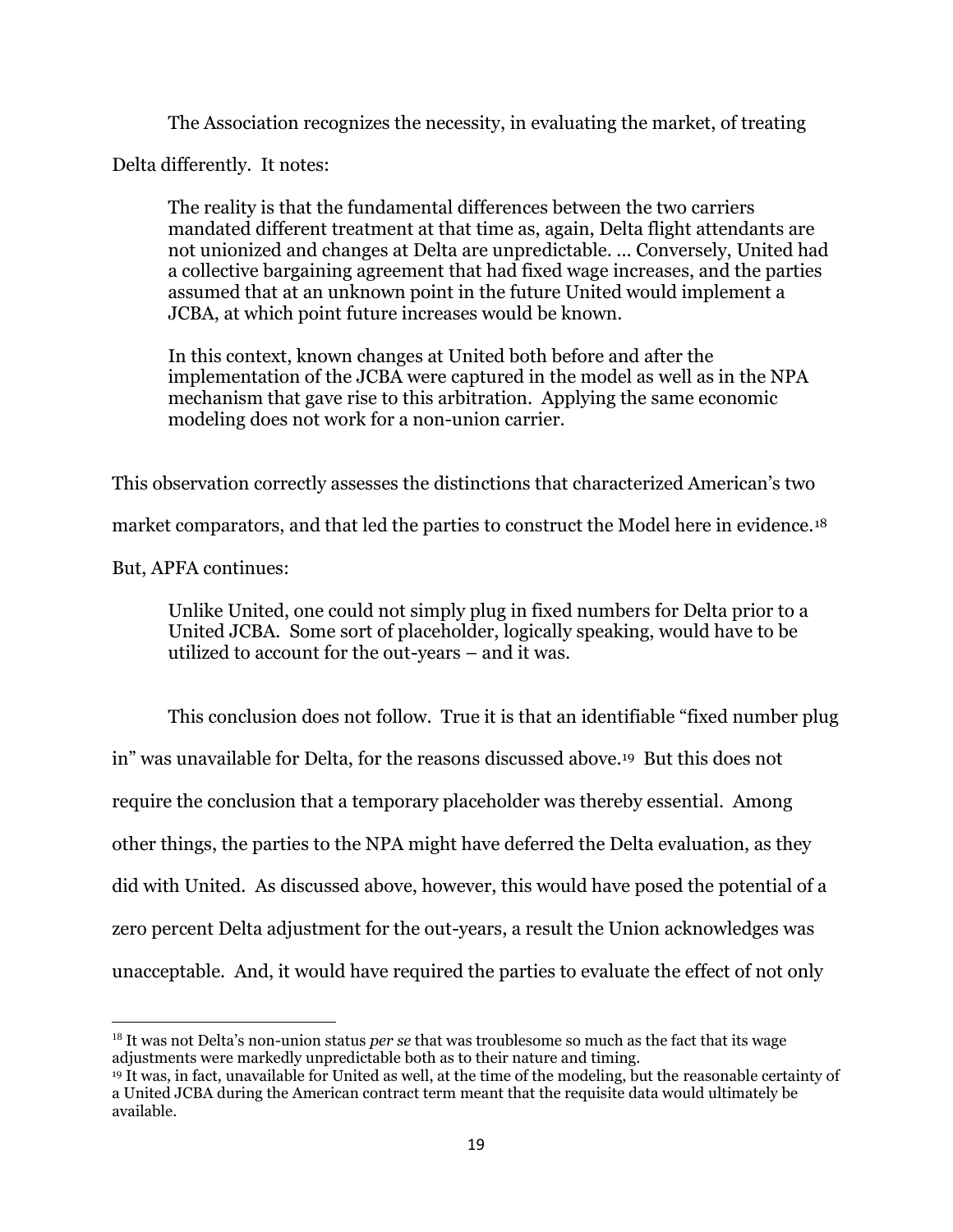the United JCBA but also of any prior Delta adjustment(s), a process clearly beyond the negotiated limits of Paragraph B.5. Alternatively, they might have provided that the 3% reference was to be interpreted as "the higher of actual increase or 3%". But as indicated above, we find no language or other indication the parties intended this result. In this light, the conclusion that the parties intended to impute a plug-in that was both rationally derived and historically justifiable is both available and, in this case, compelling.

The "United reopener", says APFA, was to provide an opportunity to redress the thousands of bargaining unit employees who had made painful and extensive concessions that enabled the Company to survive under the protection of the bankruptcy laws. Those concessions were very real. We do not, by this decision, seek to minimize or ignore the economic and real life impact. The decision in this case is made with a careful eye to the charge afforded this Board, which is to interpret and apply the negotiated terms of the parties' agreement, in this case, the NPA.

Finally, to dismiss the imputed 3% number as a "placeholder," a term found nowhere in the parties' written agreement (nor, according to the record, was it employed in discussions during the modeling exercise) would not satisfactorily explain its use as an acceptable adjustment in the out-years of the contract. The Negotiation Protocol Agreement's basic mandate to the parties in this case was to compare the American JCBA to a market comprised of similarly-situated comparators, United and Delta. At the time of drafting, the mechanics of doing so were complicated by uncertainty as to when the United agreement would be available for review and application and when, or

20